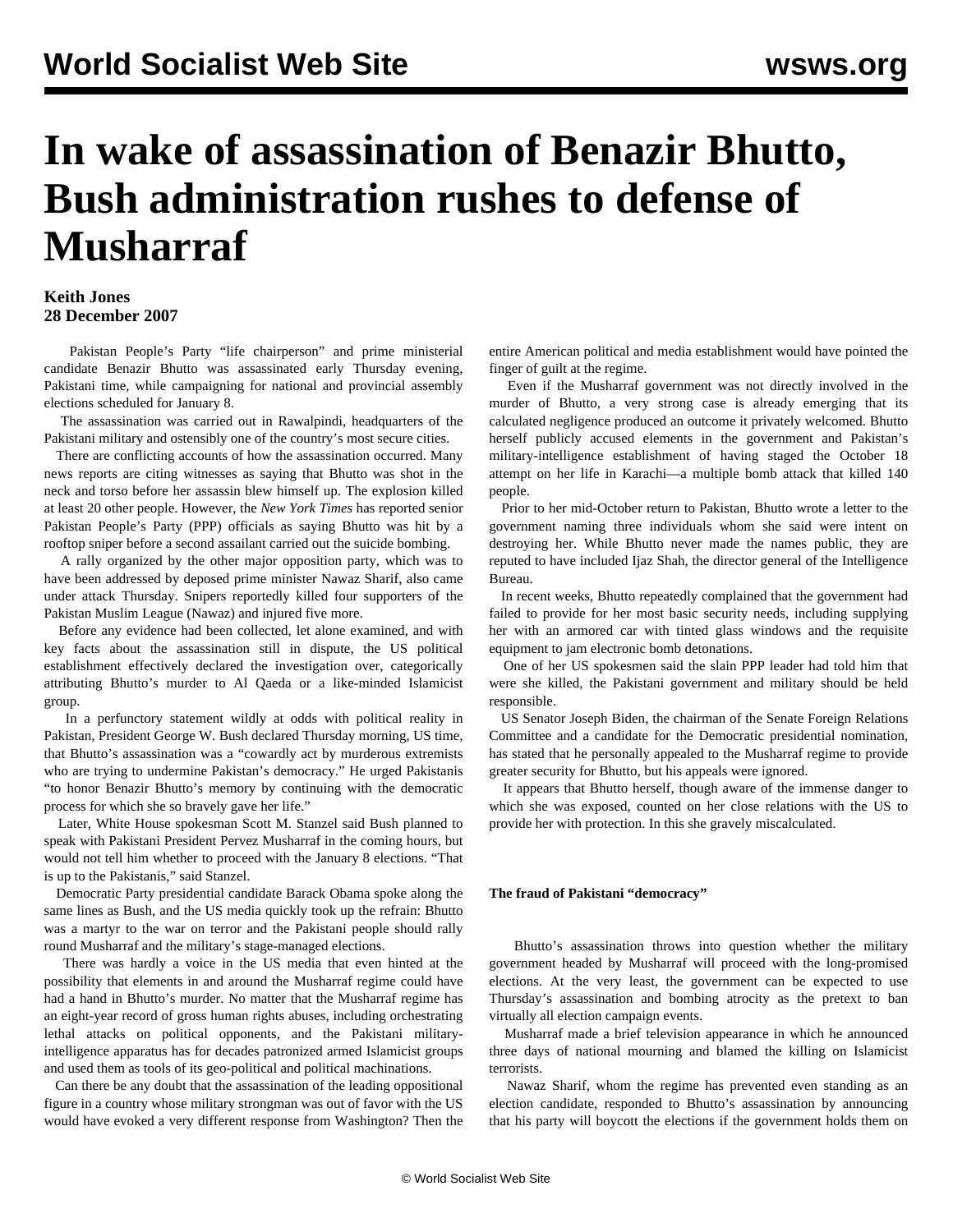January 8.

 The assassination of Bhutto, Pakistan's best known opposition leader and a two-time prime minister, only underscores the utterly bogus character of the elections, which have been touted by the Bush administration and the US media as marking a climactic step in Pakistan's "democratic transformation."

 On December 15, Musharraf, who seized power in a 1999 military coup, lifted the state of emergency he had imposed six weeks earlier. He had declared emergency rule so as to abolish, by dictatorial fiat, all legalconstitutional impediments to his reelection as president. The state of emergency continues, however, in all but name.

 The media remains subject to draconian censorship provisions. Government opponents can be tried by military courts. Election processions and all anti-government protests are banned. And the country's Supreme and High courts, which have ultimate legal authority over the elections, have been purged of judges deemed insufficiently loyal to Musharraf.

 As is generally true of such criminal conspiracies, it cannot be said with certainty who was the author of Bhutto's assassination. But much, if not most, of the Pakistani public holds the Musharraf regime and its military sponsors responsible. Distraught PPP members who had gathered at the hospital to which the fatally wounded Bhutto was taken, chanted "Dog, Musharraf, dog."

 Leaders of Al Qaeda and various other Islamic militias did vow to eliminate Bhutto, after the Bush administration made clear earlier this year that it favored a power-sharing deal between her and Musharraf, in hopes of providing the dictatorship with greater popular legitimacy. But this does not mean that Islamacists carried out the killing or, even if they did, that it was not instigated or facilitated by elements from within the military-security apparatus and the government.

 Many within the Pakistani military and bourgeois elite have never forgiven the PPP for having made demagogic appeals to mass discontent over poverty and inequality during its rise to power in the dying days of the Ayub Khan and Yahya Khan dictatorships. Bhutto's father, PPP founder and former Pakistani prime minister Zulfikar Ali Bhutto was hanged by the military regime of Zia-ul Haq in 1979 to a chorus of applause from Pakistan's business and landlord elite.

 The Bush administration expended considerable energy in the summer and fall trying to engineer a power-sharing deal between Bhutto and Musharraf and apparently still held out hope that a deal could be fashioned between them following the sham elections. But through the support it lent Musharraf during the recent "emergency," the Bush administration made abundantly clear that it views Musharraf and the military as its best allies.

 The US's steadfast support for the government and its preposterous claim to be guiding Pakistan toward democracy could have only encouraged the most ruthless and reckless elements in the military and among Musharraf's political cronies in the Pakistan Muslim League (Q), if not the president himself, to contemplate getting rid of Bhutto once and for all.

 Bhutto's assassination constitutes a political decapitation of the PPP, which opinion polls had indicated was likely to emerge as the largest single party in Pakistan's national parliament. A dynastic party, the PPP has but all exclusively focused its political appeal on Benazir Bhutto and her executed father.

 The assassination of the PPP's "life chairperson" manifestly benefits Musharraf and the regime by eliminating a potential rival for power and for Washington's favor. There are, however, concerns in the US political establishment, as voiced in a Council on Foreign Relations conference call with the press Thursday afternoon, that the assassination could strip the regime of any remaining credibility it enjoys and spark social unrest.

Rioting broke out in Karachi, in other cities in Bhutto's native Sindh

province and elsewhere in Pakistan. According to the BBC, at least eleven people were killed as security forces moved to quell the protests.

#### **The role of US imperialism**

 It is imperialism, above all US imperialism, which ultimately bears responsibility for the political and socio-economic malignancy that is contemporary Pakistan—a country where the officer corps dominates the government and shares with a tiny stratum of capitalists and landlords the fortunes amassed from the brutal exploitation of the working class and impoverished rural toilers.

 While the US media prattles on about Pakistani democracy, the reality is that Pakistani capitalism has failed to address the most elementary problems of the toiling masses—from guaranteeing basic civil liberties and the equality of women, to providing education and sanitation, to eliminating child- and bonded-labor.

 In pursuit of the US elite's predatory economic and geo-political interests, Democratic and Republican administrations alike have supported a succession of brutal military dictatorships.

 Two interconnected processes lie at the crux of Pakistan's still-born democracy and economic underdevelopment: the imperialist-imposed communal partition of the Indian subcontinent in 1947 and the refashioning of Pakistan under General Muhammad Zia ul-Haq. In close alliance with Washington, Zia "Islamicized" the Pakistani military and Pakistani politics, while making the country the pivot of the US campaign to undermine the Soviet Union by fomenting and arming Islamic fundamentalist militias in Afghanistan.

 Pakistan is an artificial state, whose creation defied economic and geographic logic, to say nothing of the historical and cultural traditions of South Asia, and served to perpetuate two key elements in the British system of imperial control: the state-sponsored definition of Muslims as a separate political group and the Punjabi-dominated British Indian Army.

 To say this is not to absolve the bourgeois Indian National Congress (INC) of responsibility for partition, nor to suggest that the independent bourgeois state created in India, on the foundations of the British Raj, has any greater historical legitimacy.

 The INC connived with the Hindu communalist Hindu Mahasabha and RSS and was unwilling and organically incapable of defeating the machinations of British imperialism by uniting the subcontinent from below through the revolutionary mobilization of the working class and oppressed peasantry against landlordism and capitalism.

 Partition was only the most graphic and bloody expression of the suppression, at the hands of imperialism and the aspirant national bourgeoisies of India and Pakistan, of the anti-imperialist movement that had convulsed the subcontinent in the first half of the twentieth century.

 It has thwarted rational economic development, enshrined the communal divide in a state rivalry that has embroiled the peoples of South Asia in three declared wars, served as a means for the respective bourgeoisies to deflect social discontent into chauvinism, and, last but not least, facilitated imperialist domination of South Asia.

 Continuing the role charted by the Muslim League prior to independence, the Pakistani bourgeoisie only more abjectly and openly aligned itself with imperialism than did its Indian rival during the Cold War. By the middle 1950s, Pakistan was one of Washington's "frontline" states in confrontation with the USSR, and the Pakistani military was well on the way to becoming a linchpin of US geo-political strategy. When Commander in Chief Ayub Khan seized power in 1958, he received Washington's enthusiastic support, as exemplified by the quip, "Ike [Eisenhower] likes Ayub."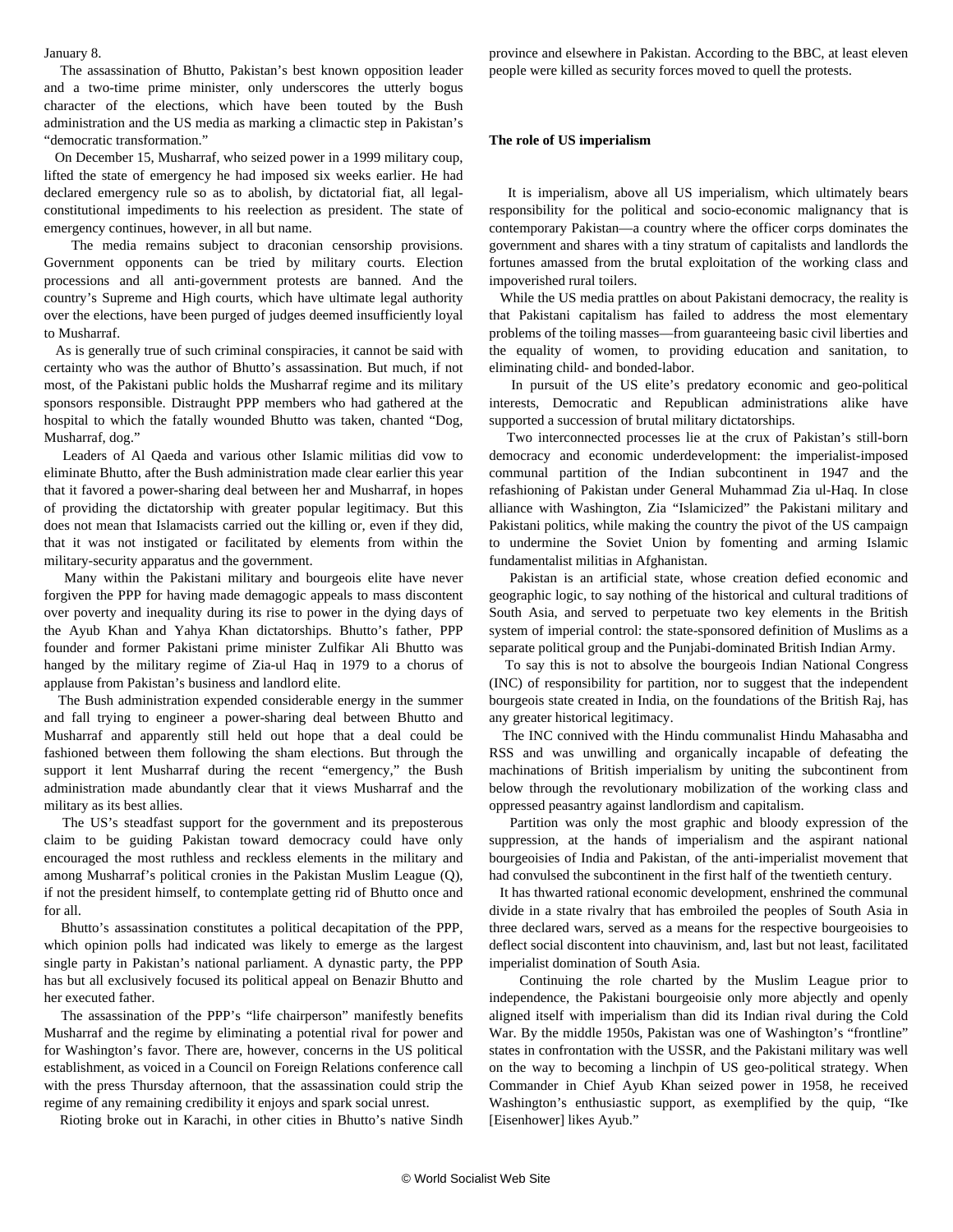After the Ayub Khan regime collapsed in 1968-69 in the face of mass student-worker protests and opposition from East Pakistan to its subordinate position within the Pakistani federation, Nixon and Kissinger encouraged a new military strongman, Yahya Khan, in a genocidal campaign to prevent Bangladesh's secession.

 Pakistan's ignominious defeat in the Third Indo-Pakistani War caused the Pakistani elite and Washington to turn to Bhutto, the scion of a landlord family and former protégé of Ayub Khan. Bhutto used anti-Indian chauvinism and pseudo-socialist phrases to politically emasculate the mass opposition to the military and Pakistan's grossly unequal social order.

 During his six years in power, he sought to balance precariously between conflicting social forces. He rehabilitated the military, using it to crush a nationalist insurgency in Baluchistan, proclaimed Pakistan an Islamic republic, and maintained the US-Pakistani alliance. He also carried out limited social reforms, while violently suppressing any independent actions of the working class. Ultimately, as politics internationally shifted to the right in the late 1970s, the military, under General Zia and with Washington's encouragement, seized power.

 The Zia regime would have horrific consequences for the subsequent development of Pakistan. For some eleven years, beginning in 1978-79, Washington utilized Islamabad as the nexus for the US intervention in the Afghan civil war, fomenting and organizing the anti-Soviet Islamicist forces and acting as the conduit of US and Saudi arms and money to the Afghan mujahadeen. This complemented Zia's own efforts domestically to build up the Islamic right as a bulwark against the working class and the left, and to promote Islamic fundamentalism as the state ideology.

 As the state withdrew from providing education and other basic public services, in keeping with the Zia regime's right-wing economic policies, Islamic religious institutions were encouraged to fill the gaping holes.

 The end result was the promotion of religious obscurantism, mounting sectarian strife, increased oppression of minorities, and the development of a nexus between the military and armed Islamicist groups, which all sections of the Pakistani elite sought to make use of in Pakistan's geopolitical conflict with India.

 During the Cold War, Washington egged on the Pakistan elite in its ruinous rivalry with India, providing and selling Pakistan all manners of arms and weapon systems. But following the collapse of the USSR and the Indian bourgeoisie's repudiation of its national economic policy, the US, under the Clinton administration, moved to fashion a new strategic partnership with India.

 Though Pakistan was now less central to US geo-political strategy, the Pentagon-Pakistani military partnership endured, with Washington continuing to view the Pakistani military as a prized asset and the bulwark of the Pakistani state.

 When the Bush administration seized on the events of September 11, 2001 to shift to a more aggressive foreign policy aimed at securing US control over the oil resources of Central Asia and the Middle East, the Pentagon-Pakistani military relationship was injected with new vigor, and Musharraf quickly emerged as one of the US's most important allies.

 Washington admits to having provided \$10 billion to Pakistan since September 2001, the vast bulk of it in the form of military aid and payments to the military for support in the "war on terror." In return, the Musharraf regime has provided pivotal logistical support for the invasion and occupation of Afghanistan, allowed US security forces to run torture centers, and is now allowing Pakistan to be used as a training ground for a possible US attack on Iran.

 Even as the Musharraf regime has once again bared it fangs over the past two months, imposing a six-week state of emergency, the US has moved to further strengthen its ties with the Pakistani military.

 Last week, the Democratic Party-controlled US Congress approved a further \$785 million in aid for Islamabad for 2008. According to reports in

the *Washington Post* and *New York Times*, under a newly concluded US-Pakistani agreement, several hundred US Special Forces will be deployed to Pakistan in the coming weeks to "train and support indigenous counterinsurgency forces and clandestine counter-terrorism units." (December 26, *Washington Post*)

#### **The working class and the struggle for democracy in Pakistan**

 The struggle for democracy in Pakistan is a struggle against the USsponsored and financed military state apparatus and the imperialistimposed nation-state system in South Asia. It requires the intervention of Pakistan's toiling masses into political life in the fight for basic civil liberties, but also for jobs, public services and support for rural producers—that is, for radical anti-capitalist measures.

 In the final analysis, the failure of the Pakistani bourgeoisie to adhere to even the most elementary democratic norms and its recourse time and again to military rule and extra-constitutional measures is rooted in the extreme polarization of wealth within Pakistani society and its subordination to imperialism.

 No section of the bourgeois democratic opposition, including the minority of parties that called for an election boycott, is willing or able to make a genuine appeal to the masses, tying the struggle against military rule to the socio-economic grievances of the working class and Pakistan's peasant toilers, above all the agricultural laborers and tenant and sharecrop farmers.

 This is underscored by the evolution of Bhutto. Over the past year, as opposition to the Musharraf regime became more and more publicly manifest, Bhutto time and again expressed her opposition to any popular agitation against the government, for fear it would escape the political elite's control.

 All sections of the bourgeois opposition are dependent on the military to defend their own class privileges against the working class and to maintain the territorial integrity of the crisis-ridden Pakistani state. They are, moreover, tied through a web of financial interconnections to imperialism. They consequently fear and oppose a genuine popular challenge to military rule and imperialist domination.

 The growing popular discontent over deepening social inequality, mounting unemployment, food and energy shortages and price rises only makes the bourgeois opposition more disinclined to make any appeal to the Pakistani people to challenge the dictatorship. They are haunted by the fear that the once roused, Pakistan's toilers will not quickly be returned to the shadows and will begin to invest the call for democracy with an egalitarian content that challenges their own privileges.

 As part of the struggle to mobilize the masses to bring down the Musharraf dictatorship and break the pernicious political influence of the bourgeois opposition, the working class and socialist-minded students and intellectuals should demand the immediate release of all political prisoners, the scrapping of all press restrictions, the lifting of all prohibitions on political protests and strikes, the dissolution of the Musharraf regime and the holding of genuine elections.

 But in doing so, they should reject the entire framework of the ruling class debate over the constitution and democracy, which reduces democracy to the observance of a handful of civil liberties and accepts as a given Pakistan's capitalist order and subservient relationship to the United States and world imperialism.

 Genuine democracy requires the liquidation of landlordism, the dismantling of the US sponsored military-security state, the separation of mosque from state, socialist measures to provide jobs and a secure income for all, and the overthrow of the communal state system that imperialism